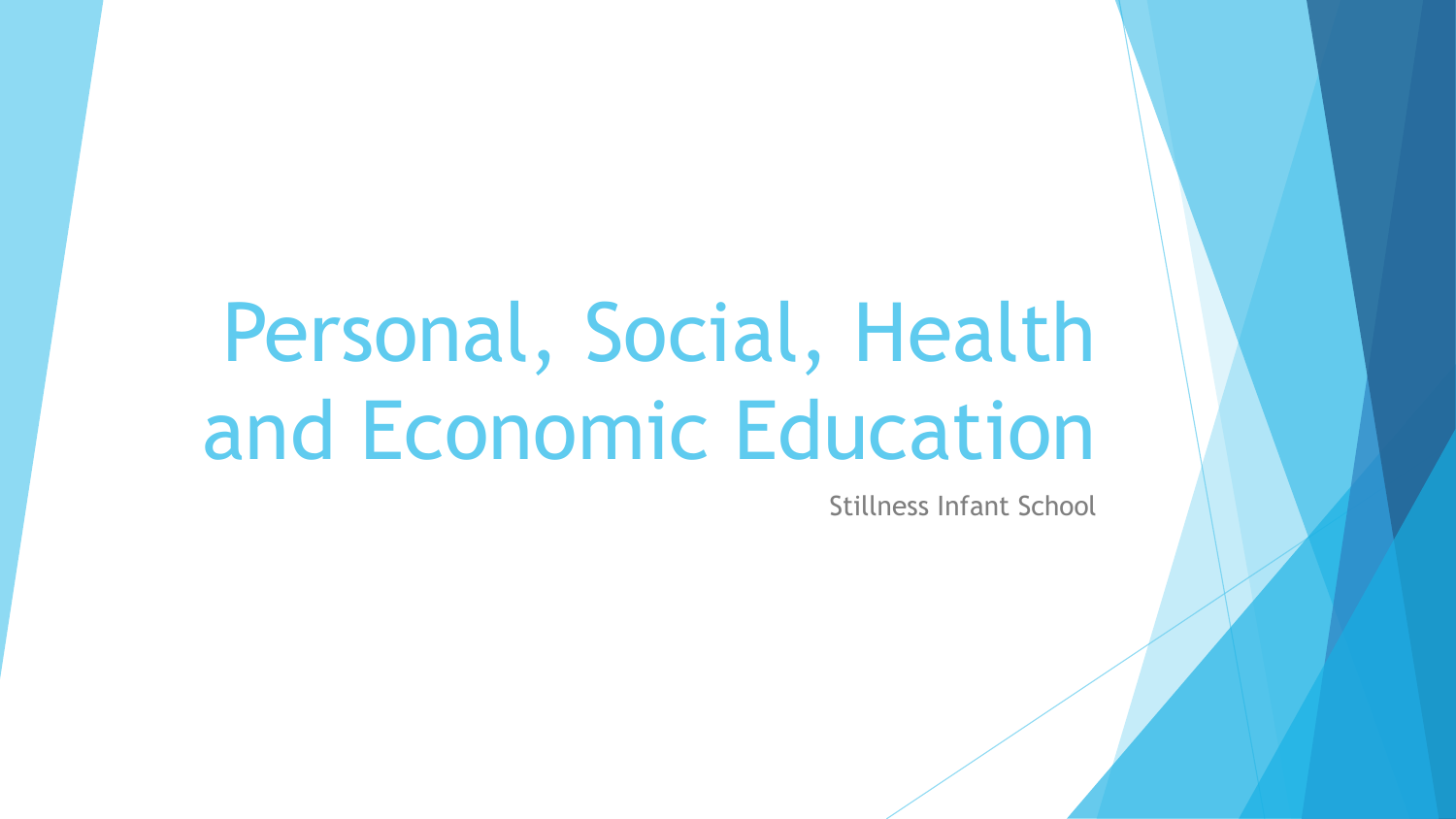### What is it?

 Personal, social, health and economic (PSHE) education is the school subject that deals with real life issues affecting our children, families and communities. It's concerned with the social, health and economic realities of their lives, experiences and attitudes. It supports pupils to be healthy (mentally and physically); safe (online and offline) and equipped to thrive in their relationships and careers.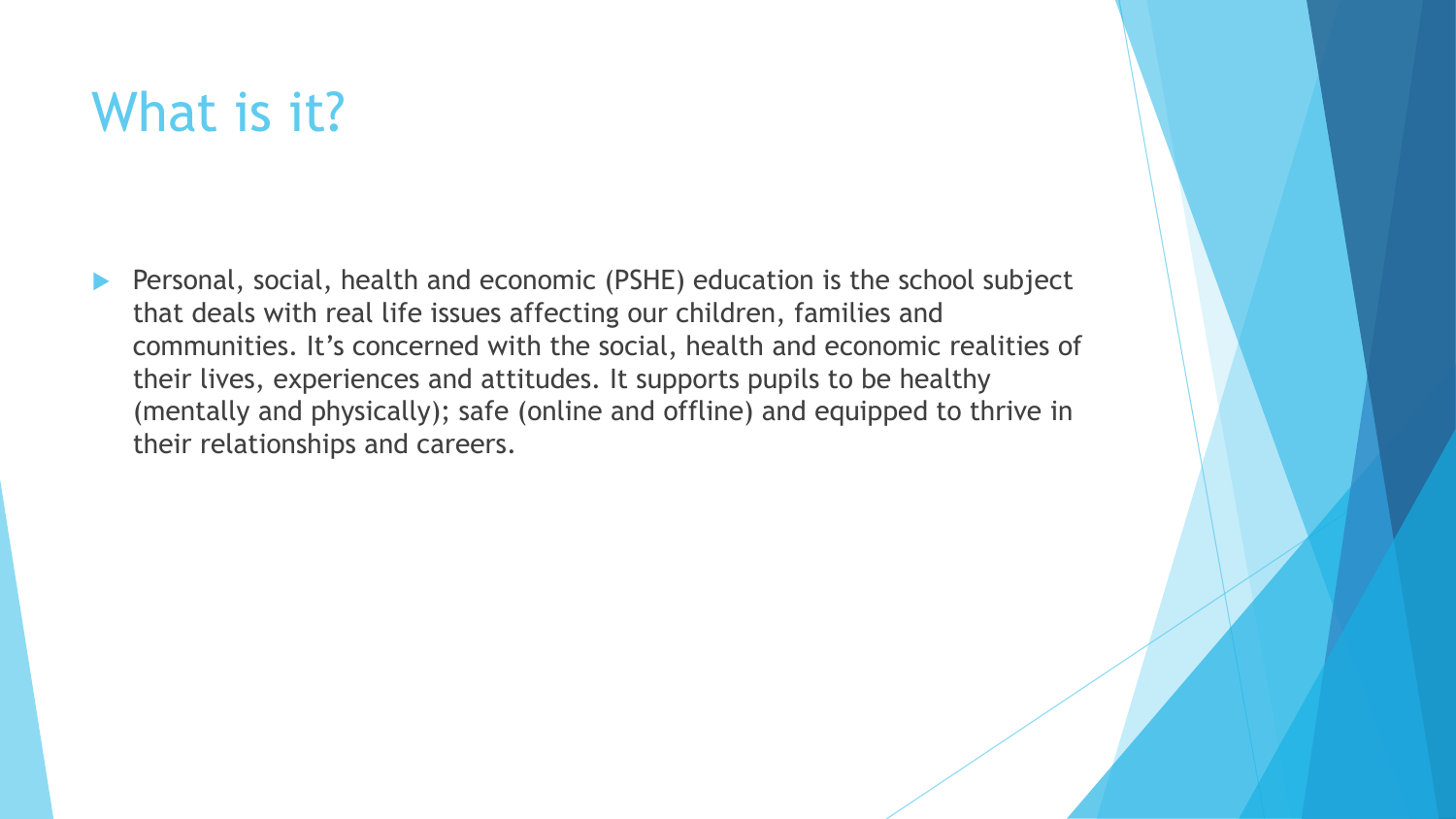### Why is it so important?

- PSHE education:
- Contributes to physical and mental health and wellbeing, encouraging individual responsibility for health.
- Contributes to the safety and protection of our children and young people, from staying safe online to understanding risks associated with drugs and alcohol.
- Promotes independence, resilience and responsibility preparing children and young people for future roles as parents, employees and leaders.
- Supports employability by developing the personal and social skills demanded by commerce and industry.
- Supports pupils to be critical consumers of information, and develops the skills to identify misleading news or views on social media and elsewhere.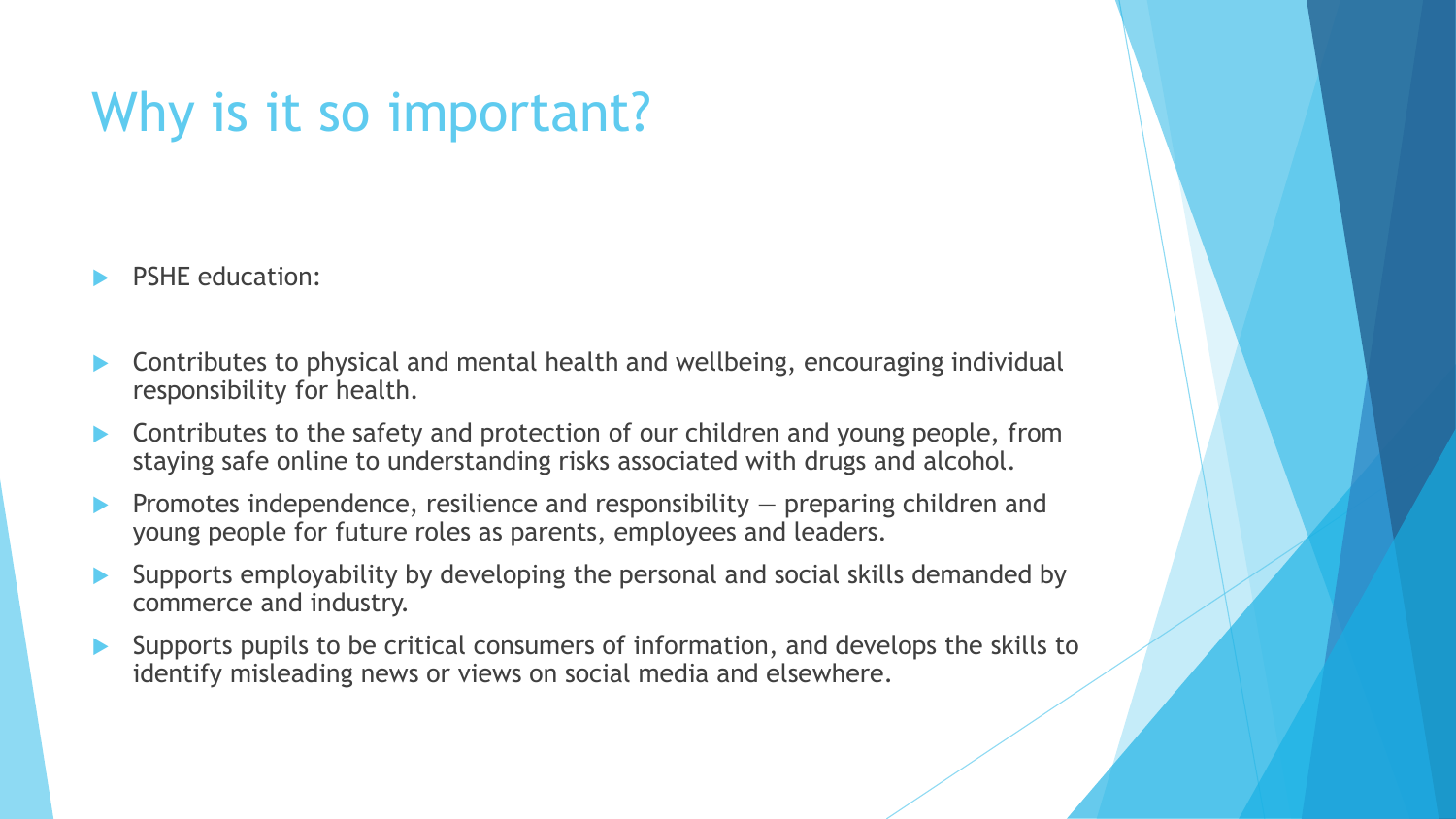### What do children gain from learning PSHE?

- !n summary, PSHE education provides opportunities to learn about :
- Relationships: including developing and maintaining positive relationships and dealing with negative relationships. This may include learning about bullying, consent, how to communicate effectively, inappropriate behaviour in relationships and, at a later stage, topics such as sexual coercion and grooming.
- Developing independence, resilience and responsibility: including preparing children and young people to face life's challenges and make the most of life's opportunities.
- Health: including healthy lifestyles, healthy eating and exercise; mental and emotional health; drug, alcohol and tobacco education; emergency life-saving skills.
- Managing risk: including understanding personal safety and online safety; financial choices and risks; appreciating the value of taking risks in certain situations (e.g. entrepreneurial risks).
- Economic wellbeing: including the role of money, influences on our use of money, gambling, careers education
- Employability skills: including learning about enterprise, business and finance. Developing the skills and attributes to succeed at work, including communication skills and confidence.
- The knowledge, skills and attributes developed through PSHE education combine to equip pupils for numerous challenges. First aid provides a good example of this in practice. Pupils can learn the practical steps (e.g. CPR) in PSHE lessons, but also develop the confidence and awareness to put this knowledge into practice and step in when faced with a real-life medical emergency.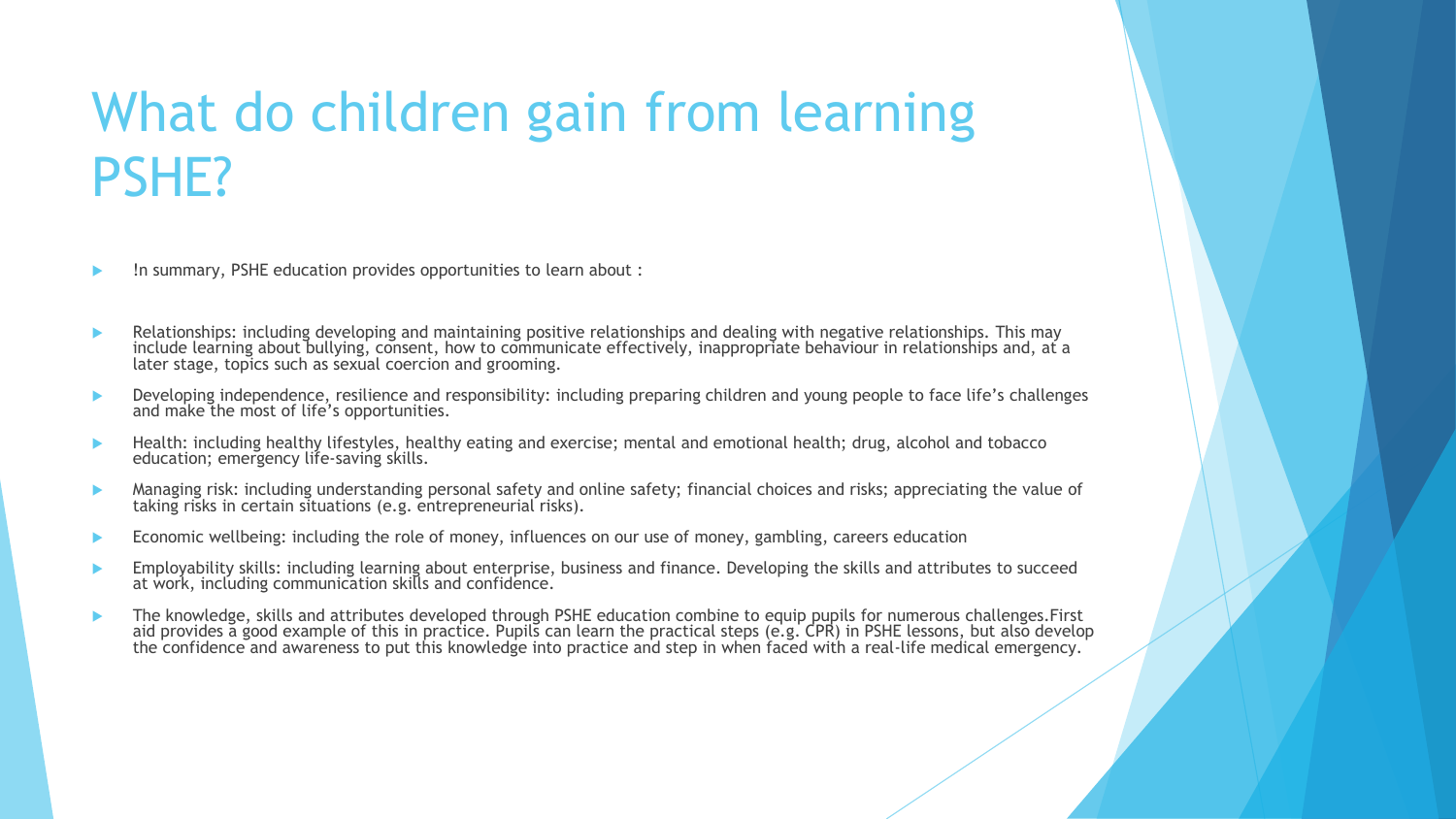### Is there evidence that it works?

There is strong evidence that PSHE education:

- Supports children and young people's safety and protection online and offline
- Supports mental and physical health and wellbeing, encouraging individual responsibility for staying fit and healthy and developing essential emergency lifesaving skills
- Supports academic attainment by addressing barriers that prevent children and young people from learning
- Reduces the risks of drug and alcohol misuse and addictive behaviours
- Improves employability and chances of career success by developing the personal and social skills demanded by commerce and industry, such as communication skills, personal responsibility and confidence.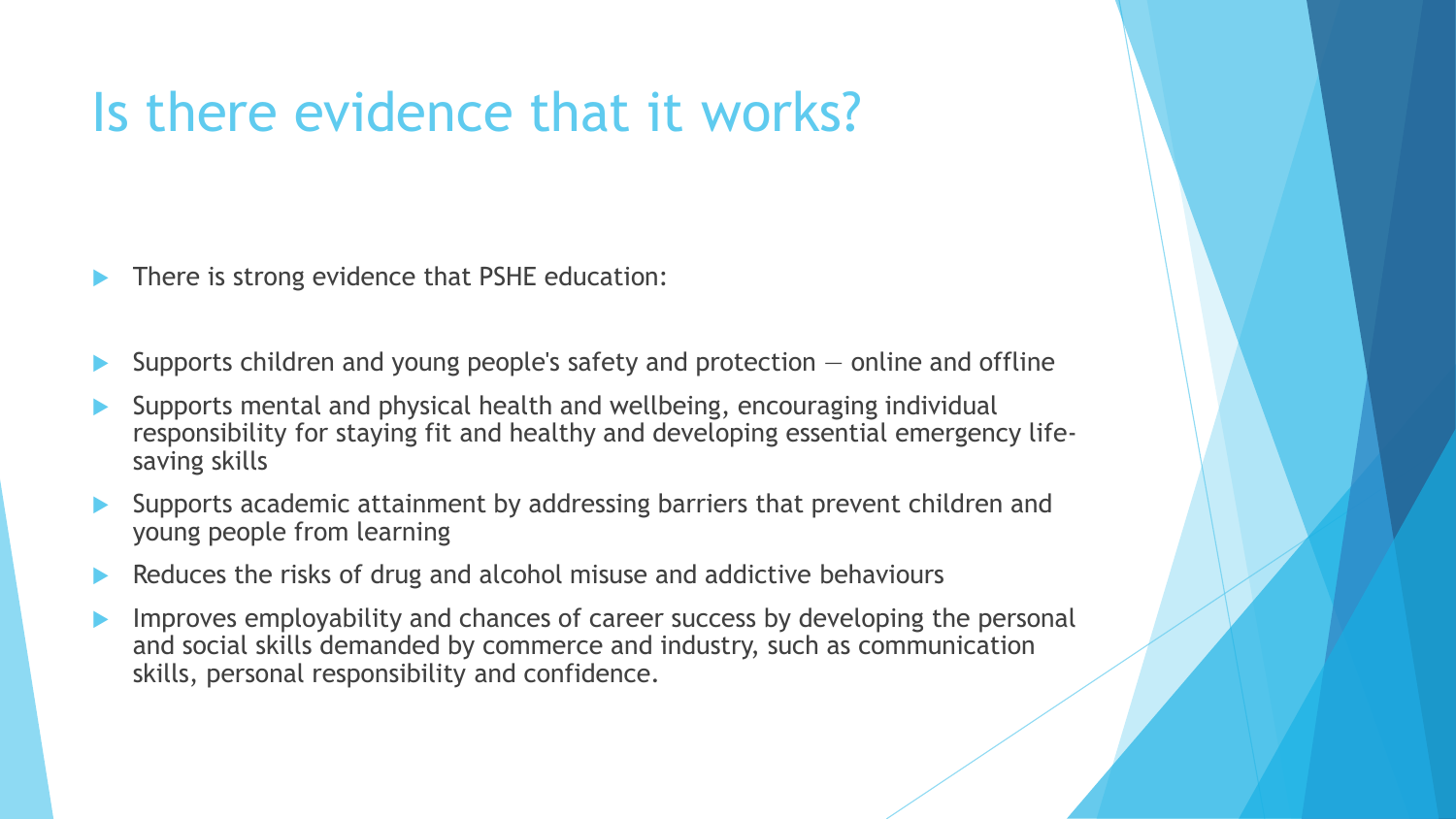## As a parent, how can I support my child's PSHE education?

- The personal, social, health and economic development of our children is achieved through partnership between school and the family. To support your children, you could:
- Look at the weekly email and talk with your children about the issues explored in PSHE education that week. Use the resources/ links the teachers have suggested.
- Have a look at the programme of study for the year. An awareness of this will enable you to start a discussion with your child about relevant issues e.g. Keeping safe at the railway station, Anti- Bullying Week etc.
- If you have any concerns about PSHE education or are worried about your child, do speak to their teacher.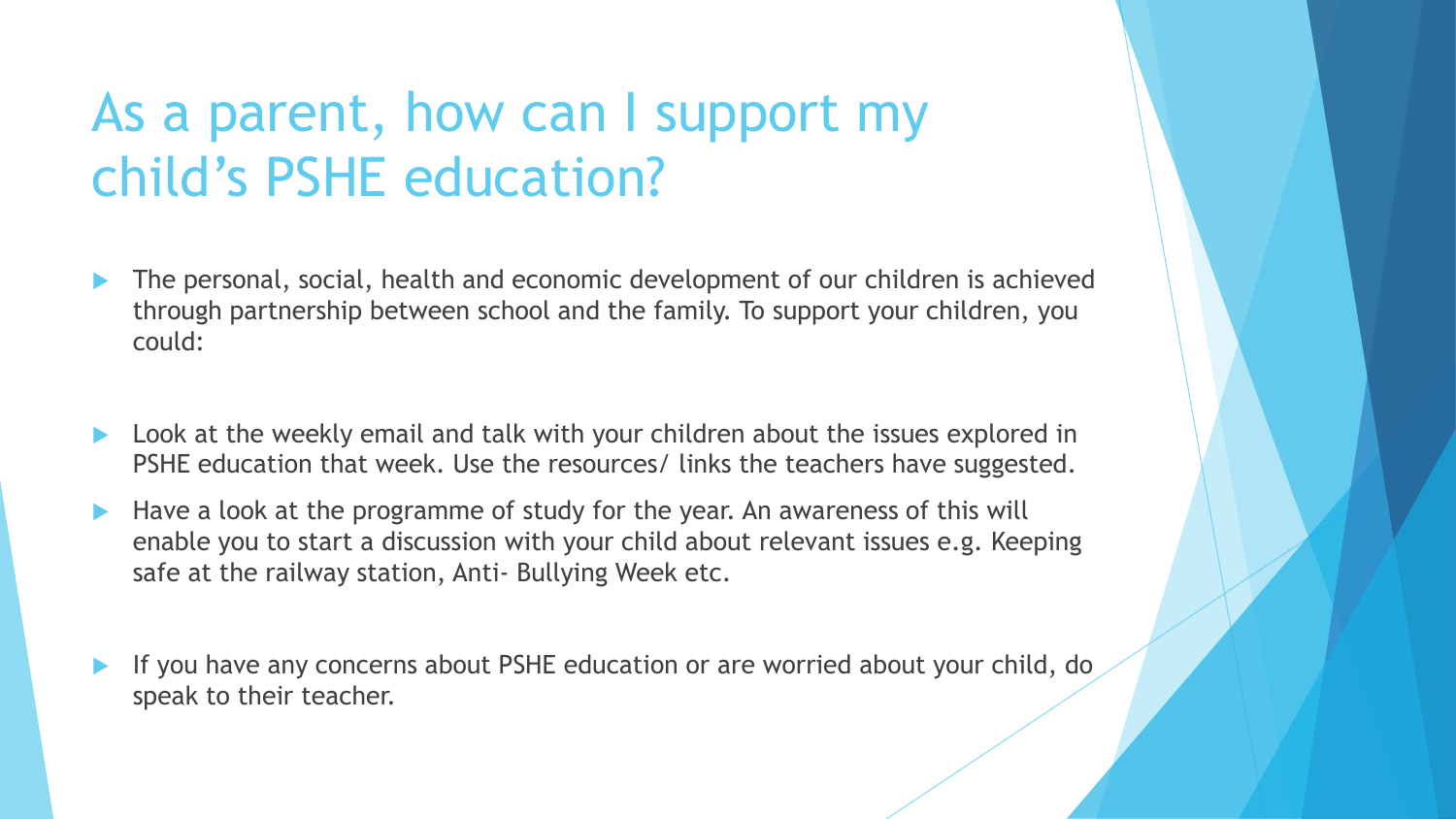## PSHE Intent and Implementation at Stillness Infant School

- <https://www.stillness-inf.lewisham.sch.uk/curriculum/pshe/>
- PHSE Association: <https://pshe-association.org.uk/>
- [NSPCC PANTS campaign: https://www.nspcc.org.uk/keeping-children](https://www.nspcc.org.uk/keeping-children-safe/support-for-parents/pants-underwear-rule/)safe/support-for-parents/pants-underwear-rule/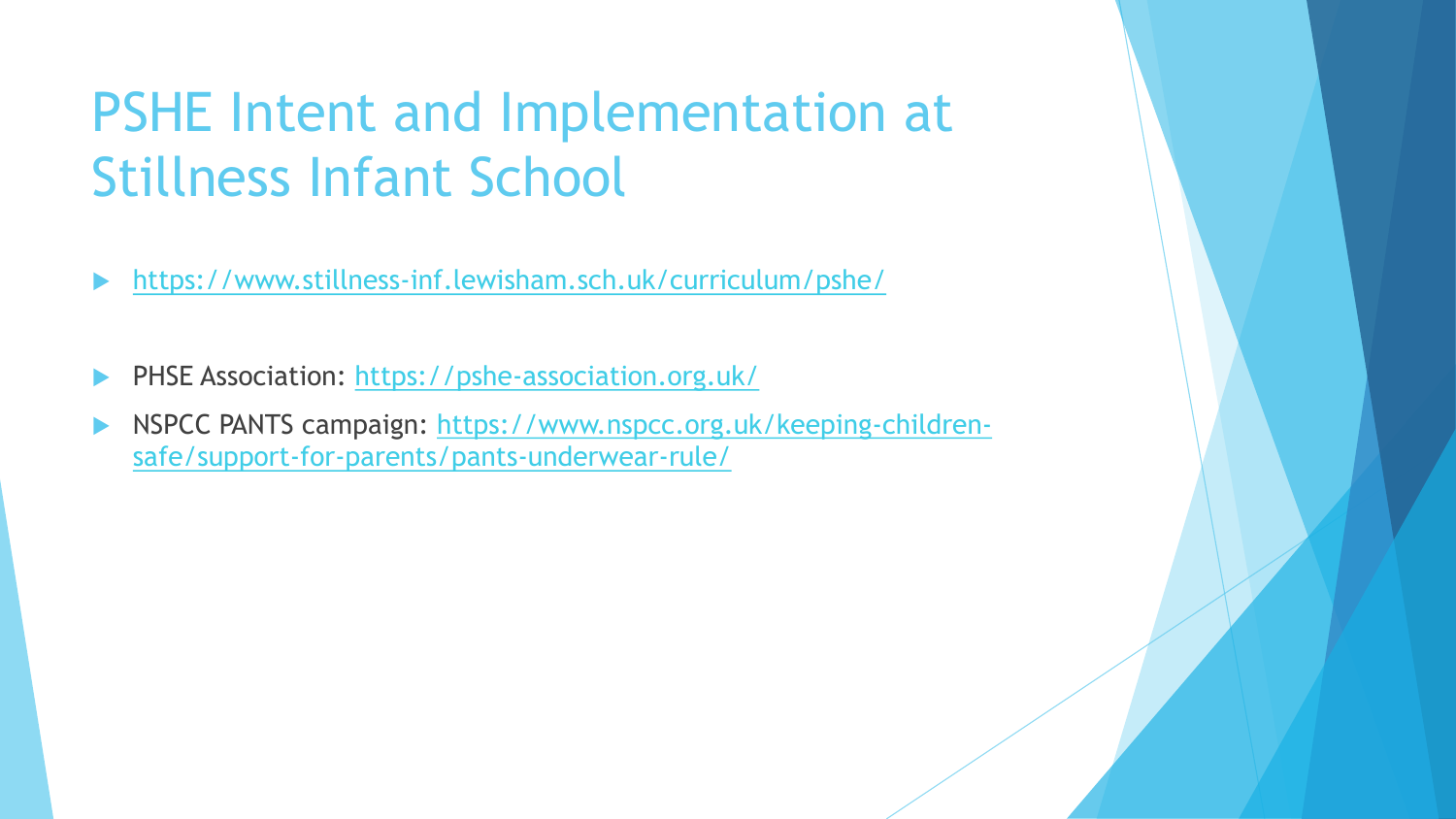## PSHE- Early Years- Personal, Social and **Emotional Development**

#### **Three and Four-Year-Olds**



or one which is suggested to them.

- Develop their sense of responsibility and membership of a community.
- Become more outgoing with unfamiliar people, in the safe context of their setting.
- · Show more confidence in new social situations.
- Play with one or more other children, extending and elaborating play ideas.
- · Find solutions to conflicts and rivalries. For example, accepting that not everyone can be Spider-Man in the game, and suggesting other ideas.
- Increasingly follow rules, understanding why they are important.
- · Remember rules without needing an adult to remind them.
- Develop appropriate ways of being assertive.
- . Talk with others to solve conflicts.
- · Talk about their feelings using words like 'happy', 'sad', 'angry' or 'worried'.
- Understand gradually how others might be feeling.
- Be increasingly independent in meeting their own care needs, e.g brushing teeth, using the toilet, washing and drying their hands thoroughly.
- Make healthy choices about food, drink, activity and toothbrushing.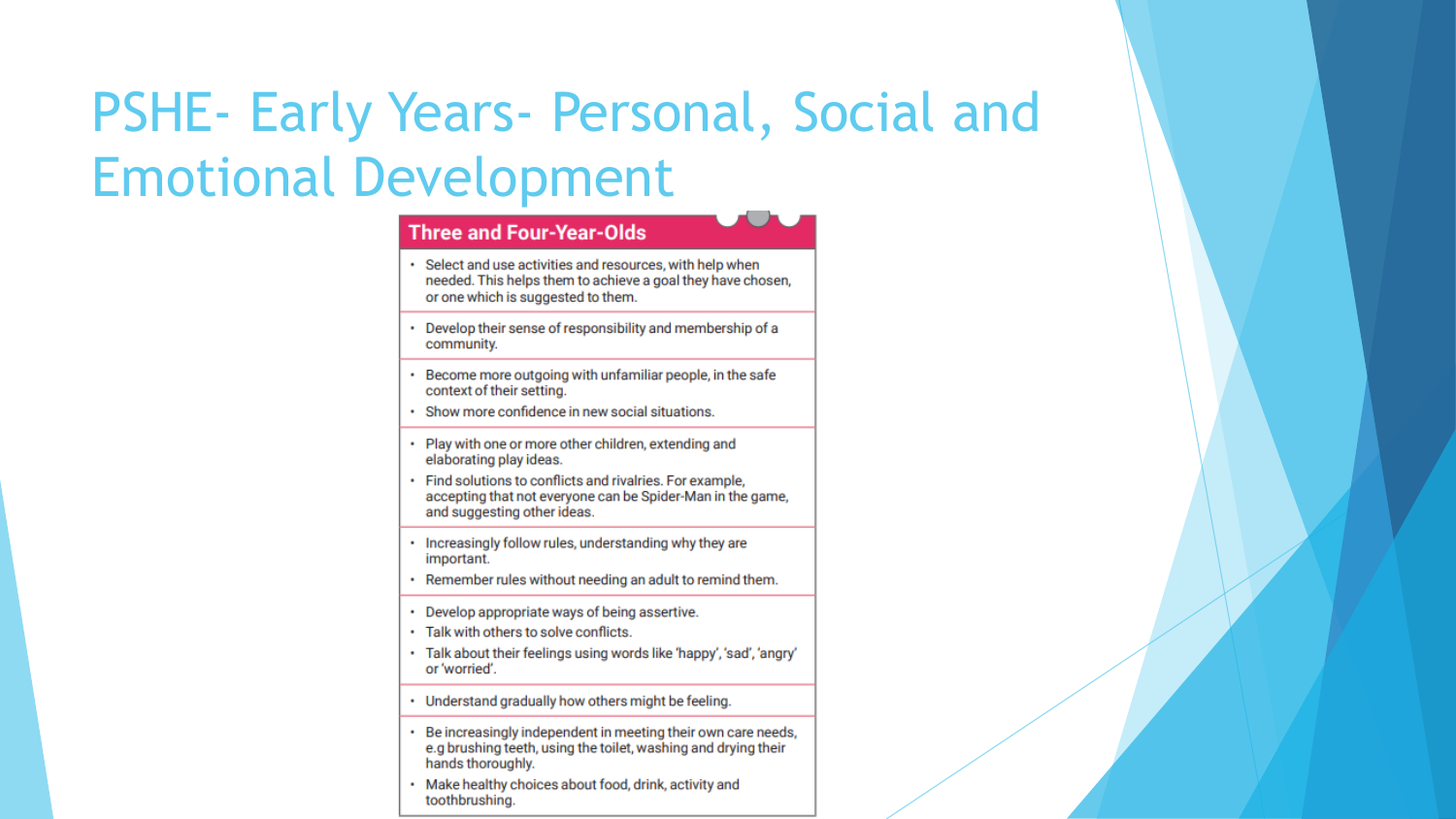### **Children in Reception**

- See themselves as a valuable individual. 41
- Build constructive and respectful relationships. ω,
- Express their feelings and consider the feelings of others.  $\mathbf{H}$
- Show resilience and perseverance in the face of challenge. ω,
- Identify and moderate their own feelings socially and emotionally. a,
- Think about the perspectives of others. Ψ.
- Manage their own needs. Ψ. - Personal hygiene
- Know and talk about the different factors that support their overal health and ø. wellbeing:
	- regular physical activity
	- healthy eating
	- toothbrushing
	- sensible amounts of 'screen time'
	- having a good sleep routine
	- being a safe pedestrian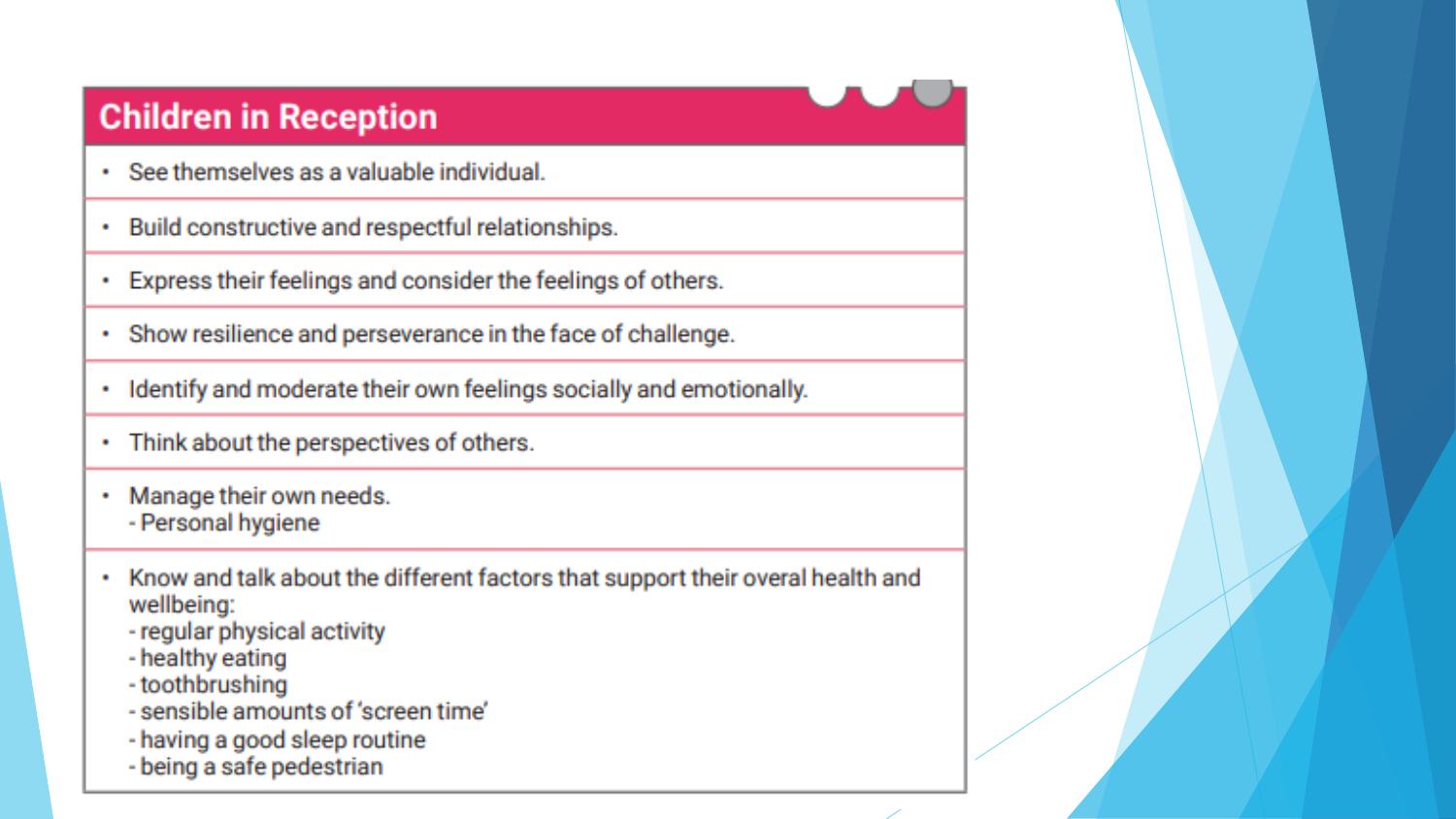### **Early Learning Goals**

### **Self-Requlation**

- . Show an understanding of their own feelings and those of others, and begin to regulate their behaviour accordingly.
- . Set and work towards simple goals, being able to wait for what they want and control their immediate impulses when appropriate.
- . Give focused attention to what the teacher says, responding appropriately even when engaged in activity, and show an ability to follow instructions involving several ideas or actions.

### **Managing Self**

- . Be confident to try new activities and show independence, resilience and perseverance in the face of challenge.
- Explain the reasons for rules, know right from wrong and try to behave accordingly.
- Manage their own basic hygiene and personal needs, including dressing, going to the toilet and understanding the importance of healthy food choices.

### **Building Relationships**

- Work and play cooperatively and take turns with others.
- Form positive attachments to adults and friendships with peers.
- Show sensitivity to their own and to others' needs.  $\bullet$  .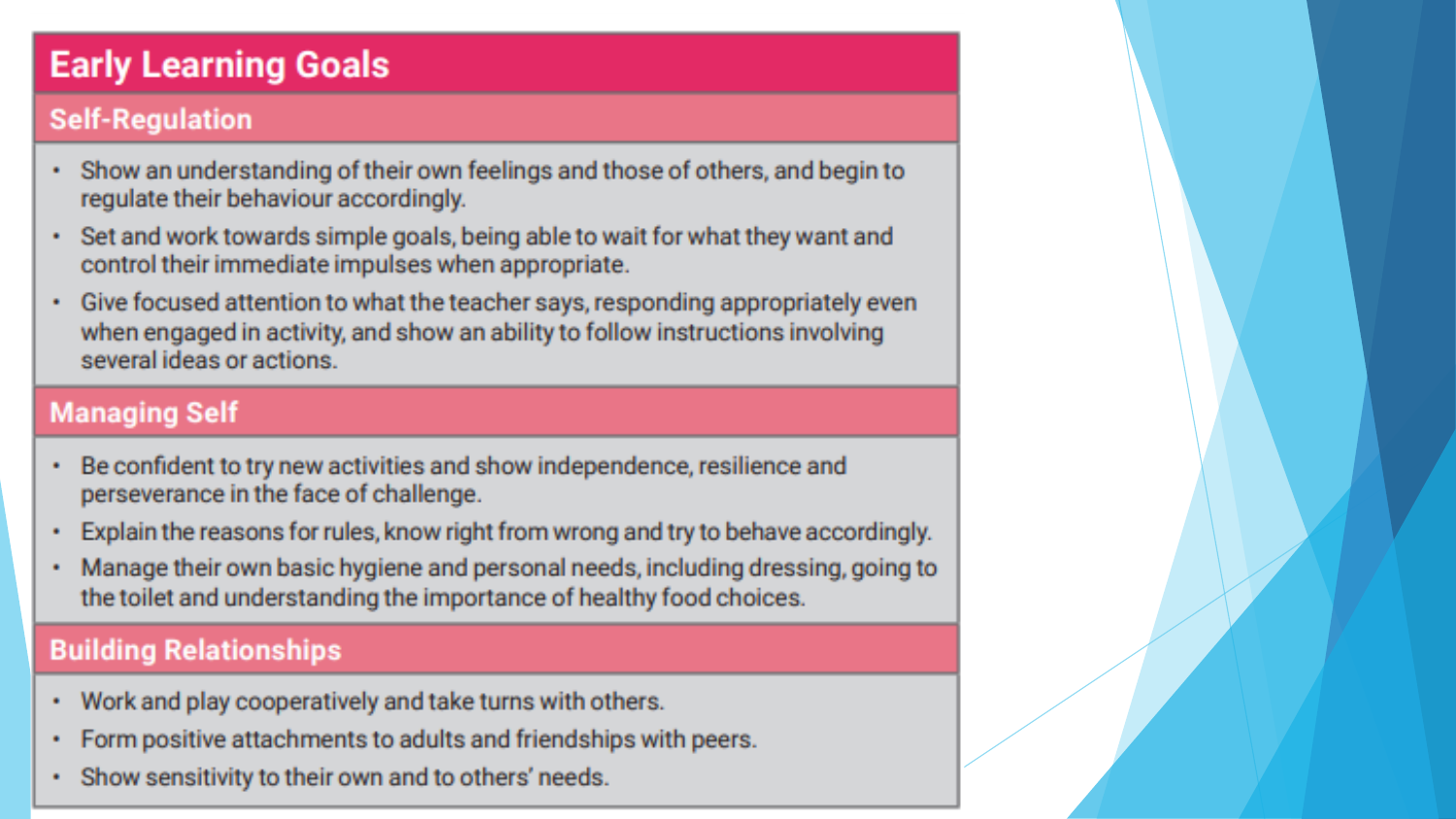| $\overline{+}$<br>PSHE CURRICULUM FRAMEWORK: WHOLE SCHOOL OVERVIEW |                                                                                                                                                                      |                                                                                                                                                                                        |                                                                                                                                                                                                                                                                    |                                                                                                                                               |                                                                                                                                                                                                              |                                                                                                                                                                                           |  |  |  |  |  |
|--------------------------------------------------------------------|----------------------------------------------------------------------------------------------------------------------------------------------------------------------|----------------------------------------------------------------------------------------------------------------------------------------------------------------------------------------|--------------------------------------------------------------------------------------------------------------------------------------------------------------------------------------------------------------------------------------------------------------------|-----------------------------------------------------------------------------------------------------------------------------------------------|--------------------------------------------------------------------------------------------------------------------------------------------------------------------------------------------------------------|-------------------------------------------------------------------------------------------------------------------------------------------------------------------------------------------|--|--|--|--|--|
|                                                                    | The school has six key themes which are colour-coded to give an 'at a glance                                                                                         |                                                                                                                                                                                        | Money                                                                                                                                                                                                                                                              | Safety and Risk                                                                                                                               | Rights and                                                                                                                                                                                                   |                                                                                                                                                                                           |  |  |  |  |  |
|                                                                    | guide' in order to demonstrate how the spiral curriculum develops over the                                                                                           |                                                                                                                                                                                        |                                                                                                                                                                                                                                                                    |                                                                                                                                               |                                                                                                                                                                                                              | Responsibilities                                                                                                                                                                          |  |  |  |  |  |
|                                                                    | primary phase - it is recognised these themes overlap.                                                                                                               |                                                                                                                                                                                        |                                                                                                                                                                                                                                                                    | Health                                                                                                                                        | Identity                                                                                                                                                                                                     | Feelings and<br>Friendships                                                                                                                                                               |  |  |  |  |  |
|                                                                    | Autumn 1                                                                                                                                                             | Autumn 2                                                                                                                                                                               | Spring 1                                                                                                                                                                                                                                                           | Spring 2                                                                                                                                      | Summer 1                                                                                                                                                                                                     | Summer 2                                                                                                                                                                                  |  |  |  |  |  |
| Nursery                                                            | Rules and routines. Settling<br>without parents. Selecting and<br>sharing resources and taking<br>turns with others.                                                 | Be independent in the<br>setting, helping each<br>other. Know who to ask<br>for help. Talk about who<br>helps them at home and<br>in school.                                           | Taking turns in games,<br>following rules in games.                                                                                                                                                                                                                | Looking after animals, care and concern<br>for living things.                                                                                 | Explore being fair, sharing<br>with others. Talk about<br>events and people in own<br>life.                                                                                                                  | Changes. What they are<br>good at, what they can<br>do now.                                                                                                                               |  |  |  |  |  |
| Reception                                                          | Class rules and routines. Golden<br>rules. Understanding what is<br>right and wrong.                                                                                 | Golden rules. Working<br>together. Respect for<br>each other.<br>Understanding other<br>faiths.                                                                                        | Being grateful. New Year<br>targets. Skills and strengths<br>needed to achieve goals                                                                                                                                                                               | Morals and values. Caring for the<br>ducklings. Learning about how things<br>grow.                                                            | Caring for living things.<br>Resolving issues.                                                                                                                                                               | Preparing for change.<br>Reflecting on their<br>achievements.                                                                                                                             |  |  |  |  |  |
| Year One                                                           | How do we decide how<br>to behave? Class rules;<br>respecting others'<br>needs; behaviour;<br>listening; feelings and<br>bodies can be hurt                          | What makes us<br>special?<br><b>Respecting similarities</b><br>and differences between<br>people; special people;<br>that everyone is unique;<br>but that everyone has<br>similarities | How do we keep safe?<br>(including medicines) can be harmful; secrets and surprises;<br>help                                                                                                                                                                       | Keeping safe in familiar and unfamiliar situations; household products<br>appropriate/inappropriate touch; who helps keep us safe; asking for | How do we feel?<br>Different kinds of feelings;<br>strategies to manage<br>feelings; change and loss                                                                                                         | What can we do<br>with money?<br>Where money comes<br>from; spending; saving;<br>keeping money safe                                                                                       |  |  |  |  |  |
| Year Two                                                           | How can we help?<br>Group and class rules and why<br>they are important; respecting<br>own and others' rights and need;<br>privacy; looking after the<br>environment | What is a friend?<br>Hurtful teasing and<br>bullying is wrong, what<br>to do about bullying;<br>unsafe secrets;<br>inappropriate touch<br>what to do if it happens                     | What is the same<br>and different about<br>us?<br>Recognise what they are<br>good at; set simple goals;<br>growing; and changing and<br>being more independent;<br>naming body parts correctly<br>(including external genitalia);<br>belonging to different groups | How can we be healthy?<br>Things that keep bodies and minds<br>healthy (activity, rest, food); hygiene<br>routines; healthy choices           | How can we keep<br>safe in different<br>places?<br>Rules for keeping safe in<br>different places; including<br>online; people who work in<br>the community; asking for<br>help; including in an<br>emergency | How do we<br>show our<br>feelings?<br>Different kinds of<br>feelings; strategies to<br>manage feelings;<br>change and loss;<br>recognising how others<br>are feeling; sharing<br>feelings |  |  |  |  |  |
| Values                                                             | <b>Values: Learning, Equality</b>                                                                                                                                    | Values: Forgiveness,<br>Kindness                                                                                                                                                       | Values: Perseverance,<br>Empathy.                                                                                                                                                                                                                                  | Values: Individuality, Patience                                                                                                               | Values: Patience, Respect                                                                                                                                                                                    | Values: Independence,<br>Pride                                                                                                                                                            |  |  |  |  |  |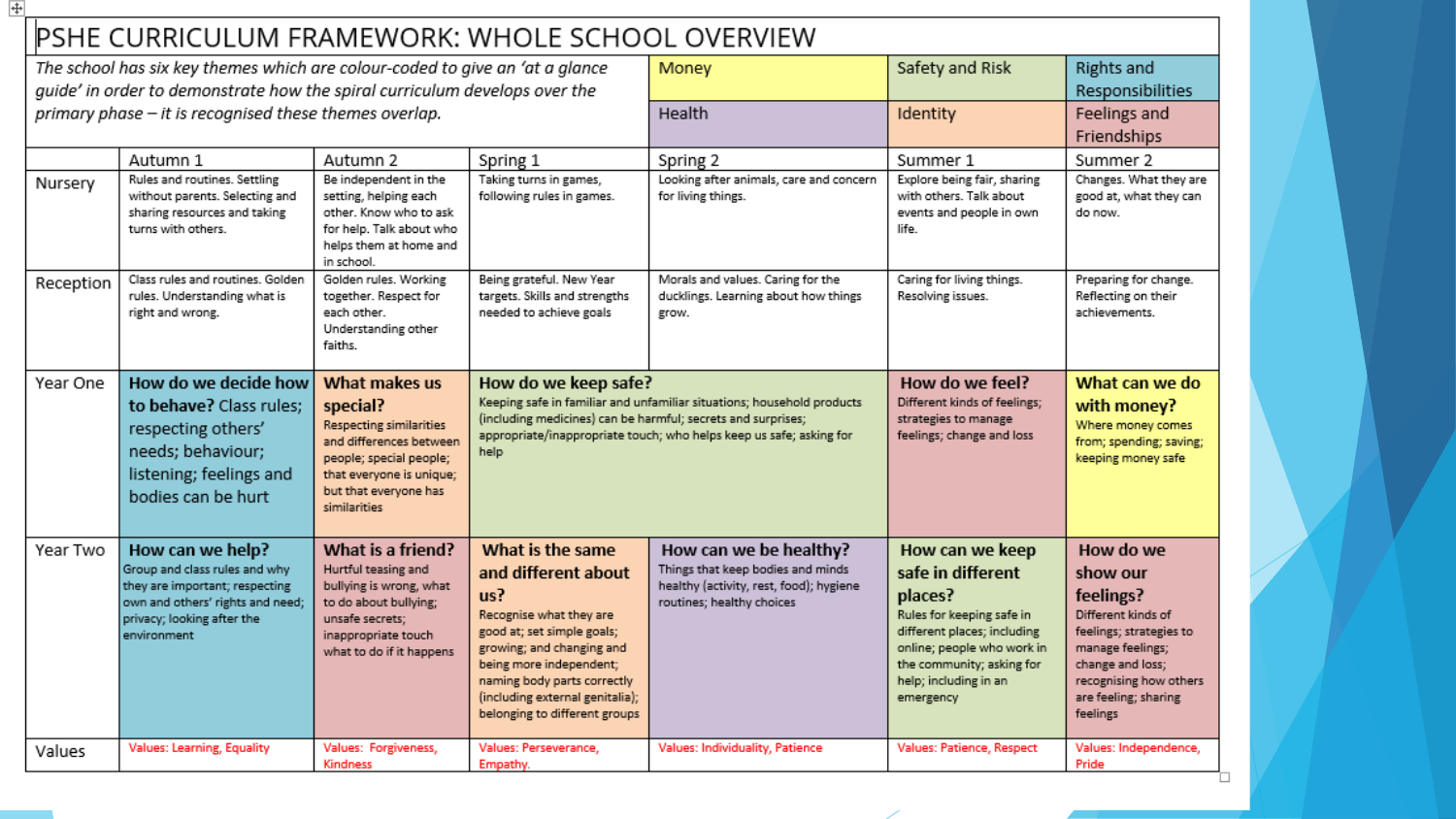## Example of some Year One Units

 $\overline{\mathbb{H}}$ 

| Year 1 PHSE Overview                        |                                                                                                                                                                                                                                                                                                                                                                                                                                                                                                                                                                                                                                                                                                                                                                                                                                                 |                                                                                                                                                                                                                                                                                                                                                                   |
|---------------------------------------------|-------------------------------------------------------------------------------------------------------------------------------------------------------------------------------------------------------------------------------------------------------------------------------------------------------------------------------------------------------------------------------------------------------------------------------------------------------------------------------------------------------------------------------------------------------------------------------------------------------------------------------------------------------------------------------------------------------------------------------------------------------------------------------------------------------------------------------------------------|-------------------------------------------------------------------------------------------------------------------------------------------------------------------------------------------------------------------------------------------------------------------------------------------------------------------------------------------------------------------|
| Term, key question, number of<br>lessons    | Ref<br>Learning opportunities covered                                                                                                                                                                                                                                                                                                                                                                                                                                                                                                                                                                                                                                                                                                                                                                                                           | Y1 learning objectives                                                                                                                                                                                                                                                                                                                                            |
| Autumn 1<br>How do we decide how to behave? | L1.<br>how they can contribute to the life of the classroom and<br>school<br>L2.<br>to help construct, and agree to follow, group, class and<br>school rules and to understand how these rules help them<br>R2.<br>to recognise that their behaviour can affect other people<br>R4.<br>to recognise what is fair and unfair, kind and unkind, what is<br>right and wrong<br>R6<br>to listen to other people and play and work cooperatively<br>(including strategies to resolve simple arguments through<br>negotiation)<br>R7.<br>to offer constructive support and feedback to others<br>R11.<br>that people's bodies and feelings can be hurt (including what<br>makes them feel comfortable and uncomfortable)<br>R12<br>to recognise when people are being unkind either to them or<br>others, how to respond, who to tell and what to say | Pupils learn:<br>about group and class rules<br>and why they are important<br>about respecting the needs<br>of ourselves and others<br>about different types of<br>٠<br>behaviour and how this can<br>make others feel<br>about listening to others<br>and playing cooperatively<br>that bodies and feelings can<br>be hurt                                       |
| Autumn 2<br>What makes us special?          | R8<br>to identify and respect the differences and similarities<br>٠<br>between people<br>R9.<br>to identify their special people (family, friends, carers), what<br>makes them special and how special people should care for<br>L8.<br>one another<br>ways in which they are all unique; understand that there has<br>never been and will never be another 'them'<br>L9.<br>ways in which we are the same as all other people; what we<br>have in common with everyone else                                                                                                                                                                                                                                                                                                                                                                    | Pupils learn:<br>about the importance for<br>respect for the differences<br>and similarities between<br>people<br>to identify their special<br>٠<br>people (family, friends, and<br>carers), what makes them<br>special and how special<br>people should care for one<br>another<br>that everybody is unique<br>about the ways we are the<br>same as other people |